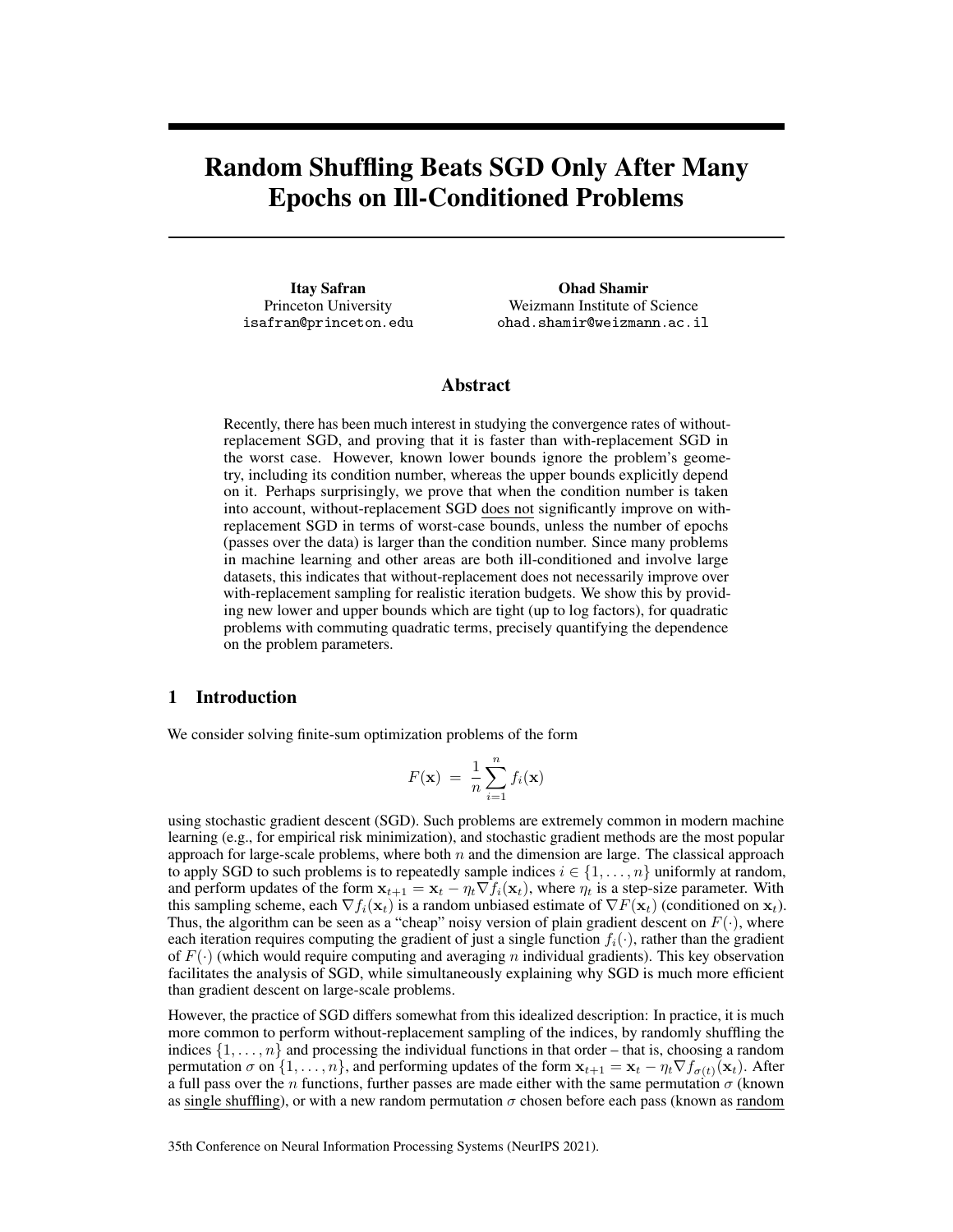Table 1: Upper bounds on the expected optimization error for quadratic strongly-convex problems, ignoring constants and log factors. The upper table corresponds to random reshuffling, and the lower table corresponds to single shuffling. The right column presents a necessary (possibly non-sufficient) condition for the bound to be valid and smaller than that of with-replacement SGD, which is order of  $1/(\lambda nk)$  [Shamir and Zhang, 2013, Jain et al., 2019a]. An asterisk (\*) denotes results where the bound is on the expected squared distance to the global minimum, rather than optimization error. For squared distance, the corresponding bound for with-replacement SGD is order of  $1/(\lambda^2 n k)$ [Nemirovski et al., 2009, Rakhlin et al., 2012].

| Paper                           | Bound                                                                  | Improves on with-Replacement?                                                                                       |  |
|---------------------------------|------------------------------------------------------------------------|---------------------------------------------------------------------------------------------------------------------|--|
| Gürbüzbalaban et al. [2015b](*) | $(\lambda k)^2$                                                        | Only if $k \geq n$                                                                                                  |  |
| HaoChen and Sra [2018]          | $\frac{1}{(nk)^2} + \frac{1}{k^3}$<br>$\frac{1}{\lambda^4}$            | Only if $k \gtrsim \frac{1}{\lambda} \cdot \max\{1, \sqrt{\frac{n}{\lambda}}\}$<br>if $k \gtrsim \frac{1}{\lambda}$ |  |
| Rajput et al. [2020]            | $\frac{1}{\lambda^4}$<br>$\frac{1}{nk^3}$<br>$\frac{1}{(nk)^2} +$      | if $k \gtrsim \frac{1}{\lambda^2}$<br>Only if $k \gtrsim \frac{1}{\lambda^2}$                                       |  |
| Ahn et al. [2020]               | $\frac{1}{(nk)^2} + \frac{1}{\lambda^2 nk^3}$<br>$\frac{1}{\lambda^4}$ | Only if $k \gtrsim \frac{1}{\lambda^{2.5}}$                                                                         |  |
|                                 |                                                                        |                                                                                                                     |  |
| Paper                           | Bound                                                                  | Improves on with-Replacement?                                                                                       |  |
| Gürbüzbalaban et al. [2015a](*) | $(\lambda k)^2$                                                        | Only if $k \geq n$                                                                                                  |  |
| Ahn et al. [2020]               | if $k \gtrsim \frac{1}{\lambda^2}$<br>$rac{1}{\lambda^4 n k^2}$        | Only If $k \gtrsim \frac{1}{\lambda^2}$                                                                             |  |
| Mishchenko et al. $[2020](*)$   | $\overline{\lambda^3 n k^2}$                                           | Only if $k \gtrsim \frac{1}{\lambda}$                                                                               |  |
|                                 |                                                                        |                                                                                                                     |  |

reshuffling). Such without-replacement schemes are not only more convenient to implement in many cases, they often also exhibit faster error decay than with-replacement SGD [Bottou, 2009, Recht and Ré, 2012]. Unfortunately, analyzing this phenomenon has proven to be notoriously difficult. This is because without-replacement sampling creates statistical dependencies between the iterations, so the stochastic gradients computed at each iteration can no longer be seen as unbiased estimates of gradients of  $F(\cdot)$ .

Nevertheless, in the past few years our understanding of this problem has significantly improved. For concreteness, let us focus on a classical setting where each  $f_i(\cdot)$  is a convex quadratic, and  $F(\cdot)$  is strongly convex. Suppose that SGD is allowed to perform  $k$  epochs, each of which consists of passing over the  $n$  individual functions in a random order. Assuming the step size is appropriately chosen, it has been established that SGD with single-shuffling returns a point whose expected optimization error is on the order of  $1/(nk^2)$ . For random reshuffling, this further improves to  $1/(nk)^2 + 1/(nk^3)$ (see further discussion in the related work section below). In contrast, the expected optimization error of with-replacement SGD after the same overall number of iterations  $(nk)$  is well-known to be on the order of  $1/(nk)$  (e.g., Nemirovski et al. [2009], Rakhlin et al. [2012]). Moreover, these bounds are known to be unimprovable in general, due to the existence of nearly matching lower bounds [Safran and Shamir, 2020, Rajput et al., 2020]. Thus, as the number of epochs  $k$  increases, without-replacement SGD seems to provably beat with-replacement SGD.

Despite these encouraging results, it is important to note that the bounds as stated above quantify only the dependence on  $n, k$ , and ignore dependencies on other problem parameters. In particular, it is well-known that the convergence of SGD is highly sensitive to the problem's strong convexity and smoothness parameters, their ratio (a.k.a. the condition number), as well as the magnitude of the gradients. Unfortunately, existing lower bounds ignore some of these parameters (treating them as constants), while in known upper bounds these can lead to vacuous results in realistic regimes. To give a concrete example, let us return to the case where each  $f_i(\cdot)$  is a convex quadratic function, and assume that  $F(\cdot)$  is  $\lambda$ -strongly convex for some  $\lambda > 0$ . In Table 1, we present existing upper bounds for this case, as a function of both n, k as well as  $\lambda$  (fixing other problem parameters, such as the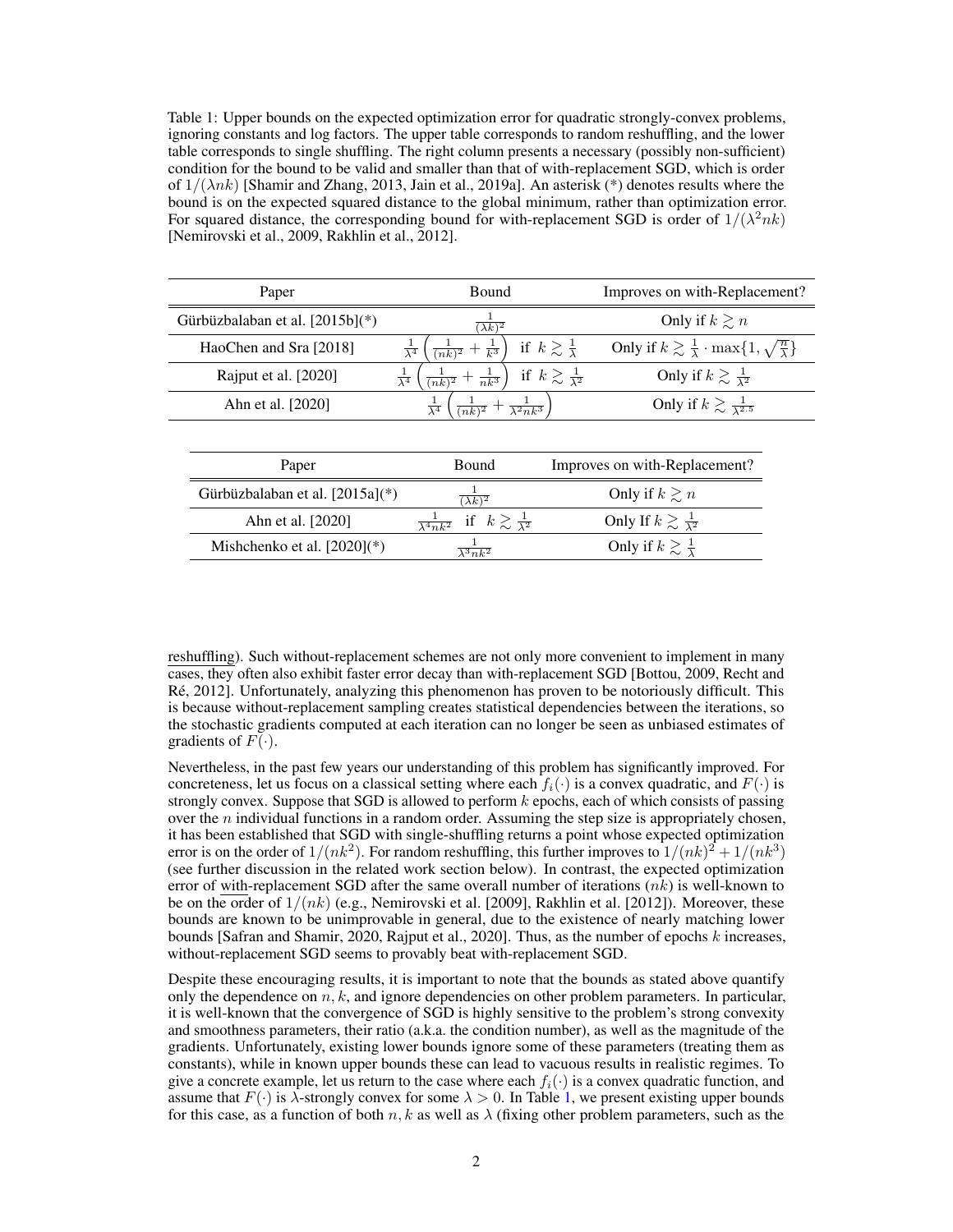smoothness parameter, as constants).<sup>1</sup> The important thing to note about these bounds is that they are valid and improve over the bound for with-replacement SGD only when the number of epochs  $k$  is at least n or  $1/\lambda$  (or even more). Unfortunately, such a regime is problematic for two reasons: First, large-scale high-dimensional problems are often ill-conditioned, with  $\lambda$  being very small and n being very large, so requiring that many passes  $k$  over all functions can easily be prohibitively expensive. Second, if we allow  $k > \frac{1}{\lambda}$ , there exist <u>much</u> better and simpler methods than SGD: Indeed, we can simply run deterministic gradient descent for k iterations (computing the gradient of  $F(\cdot)$  at each iteration by computing and averaging the gradients of  $f_i(\cdot)$  in any order we please). Since the optimization error of gradient descent (as a function of k,  $\lambda$ ) scales as  $\exp(-\lambda k)$  [Nesterov, 2018], we compute a nearly exact optimum (up to error  $\epsilon$ ) as long as  $k \gtrsim \frac{1}{\lambda} \log(\frac{1}{\epsilon})$ . Moreover, slightly more sophisticated methods such as accelerated gradient descent or the conjugate gradient method enjoy an error bound scaling as  $\exp(-k\sqrt{\lambda})$ , so in fact, we can compute an  $\epsilon$ -optimal point already when  $k \gtrsim \frac{1}{\sqrt{2}}$  $\frac{1}{\lambda} \log(\frac{1}{\epsilon}).$ 

Thus, the power of SGD is mostly when  $k$  is relatively small, and definitely smaller than quantities such as  $1/\lambda$ . However, the upper bounds discussed earlier do not imply any advantage of withoutreplacement sampling in this regime. Of course, these are only upper bounds, which might possibly be loose. Thus, it is not clear if this issue is simply an artifact of the existing analyses, or a true issue of without-replacement sampling methods.

In this paper, we rigorously study this question, with the following (perhaps surprising) conclusion: At least in the worst-case, without-replacement schemes do not significantly improve over withreplacement sampling, unless the number of epochs  $k$  is larger than the problem's condition number (which suitably defined, scales as  $1/\lambda$ ). As discussed above, this implies that the expected benefit of without-replacement schemes may not be manifest for realistic iteration budgets. In more detail, our contributions are as follows:

• We prove that there is a simple quadratic function  $F(\cdot)$ , which is  $\lambda$ -strongly convex and  $\lambda_{\text{max}}$ -smooth, such that the expected optimization error of SGD with single shuffling (using any fixed step size) is at least

$$
\Omega\left(\frac{1}{\lambda nk} \cdot \min\left\{1, \frac{\lambda_{\max}/\lambda}{k}\right\}\right) .
$$

(See Thm. 1.) Comparing this to the  $\Theta(1/(\lambda nk))$  bound for with-replacement SGD, we see that we cannot possibly get a significant improvement unless  $k$  is larger than the condition number term  $\frac{\lambda_{\text{max}}}{\lambda}$ .

• For SGD with random reshuffling, we prove a similar lower bound of

$$
\Omega\left(\frac{1}{\lambda nk}\cdot\min\left\{1\,,\,\frac{\lambda_{\max}/\lambda}{nk}+\frac{\lambda_{\max}^2/\lambda^2}{k^2}\right\}\right)\,.
$$

(See Thm. 2.) As before, this improves on the  $\Theta(1/(\lambda nk))$  bound of with-replacement SGD only when  $k > \frac{\lambda_{\max}}{\lambda}$ .

- We provide matching upper bounds in all relevant parameters (up to constants and log factors and assuming the input dimension is fixed – See Sec. 4), which apply to the class of quadratic functions with commuting quadratic terms (which include in particular the lower bound constructions above).
- To illustrate our theoretical results, we perform a few simple experiments comparing withand without-replacement sampling schemes on our lower bound constructions (see Sec. 5). Our results accord with our theoretical findings, and show that if the number of epochs is not greater than the condition number, then without-replacement does not necessarily improve upon with-replacement sampling. Moreover, it is observed that for some of the values of  $k$  exceeding the condition number by as much as 50%, with-replacement still provides comparable results to without-replacement, even when averaging their performance over many instantiations.

<sup>&</sup>lt;sup>1</sup> Focusing only on  $\lambda$  is enough for the purpose of our discussion here, and moreover, the dependence on other problem parameters is not always explicitly given in the results of previous papers.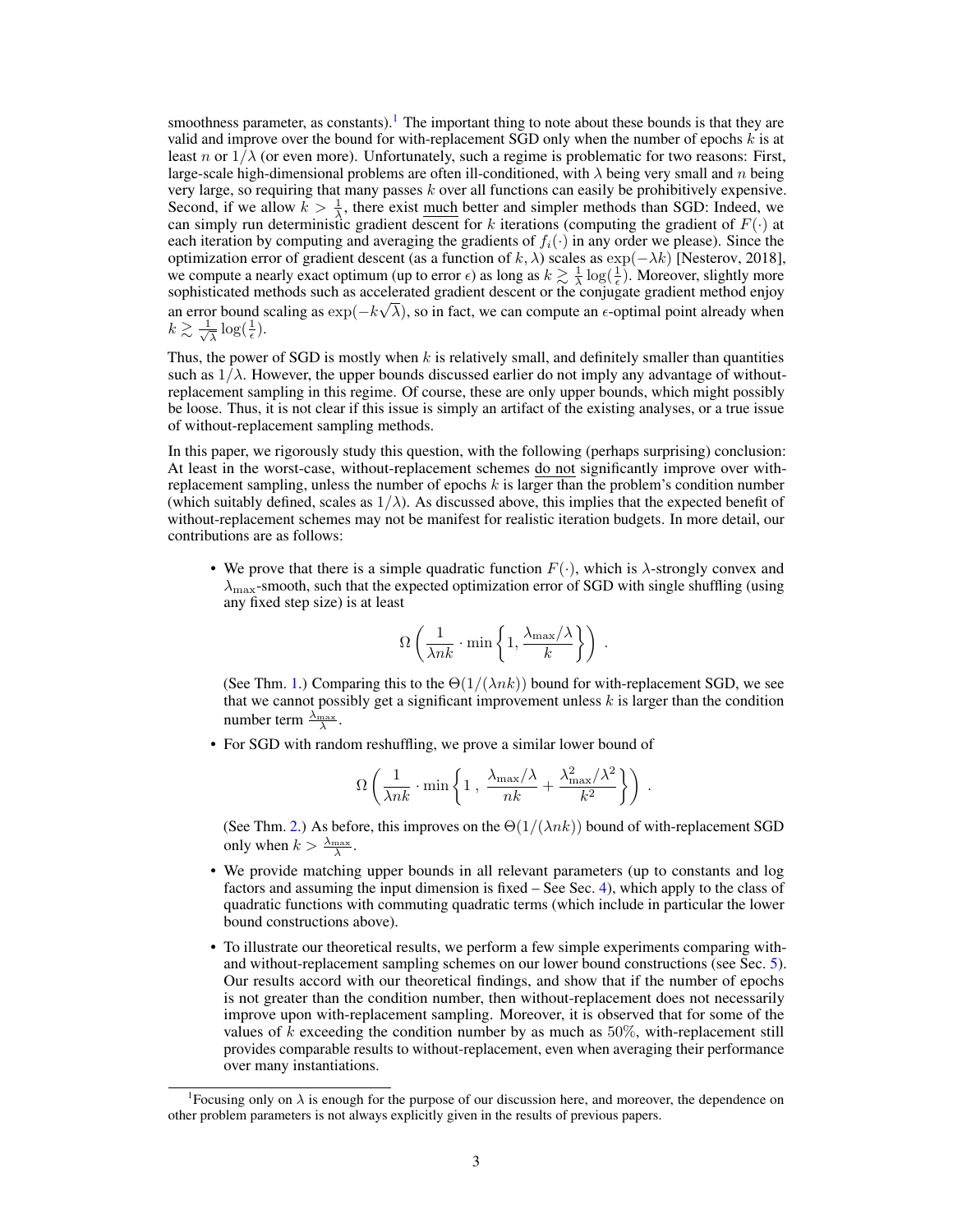We conclude with a discussion of the results and open questions in Sec. 6.

We note that our lower and upper bounds apply to SGD using a fixed step size,  $\eta_t = \eta$  for all t, and for the iterate reached after  $k$  epochs. Thus, they do not exclude the possibility that better upper bounds can be obtained with a variable step size strategy, or some iterate averaging scheme. However, we conjecture that it is not true, as existing upper bounds either do not make such assumptions or do not beat the lower bounds presented here. Moreover, SGD with variable step sizes can generally be matched by SGD employing a fixed optimal step size (dependent on the problem parameters and the overall number of iterations).

#### Related Work

Proving that without-replacement SGD converges faster than with-replacement SGD has been the focus of a line of recent works, which we briefly survey below (focusing for concreteness on quadratic and strongly convex problems, as we do in this paper). Gürbüzbalaban et al. [2015a,b] proved that without-replacement beats with-replacement in terms of the dependence on  $k(1/k^2 \text{ vs. } 1/k)$ , without specifying a decay in terms of n). Shamir  $[2016]$  proved that without-replacement is not worse than with-replacement in terms of dependence on n, but only for  $k = 1$ . HaoChen and Sra [2018] managed to prove a better bound for random reshuffling, scaling as  $1/(nk)^2 + 1/k^3$ . Safran and Shamir [2020] proved a lower bound of  $1/(nk)^2 + 1/nk^3$  for random reshuffling and  $1/(nk^2)$  for single shuffling, and also proved matching upper bounds in the (very) special case of one-dimensional quadratic functions. A series of recent works [Jain et al., 2019b, Rajput et al., 2020, Ahn et al., 2020, Mishchenko et al., 2020, Nguyen et al., 2020] showed that these are indeed the optimal bounds in terms of  $n, k$ , by proving matching upper bounds which apply to general quadratic functions and beyond. Rajput et al. [2020] were also able to show that for strongly convex and smooth functions beyond quadratics, the error rate provably becomes order of  $1/(nk^2)$  for both single shuffling and random reshuffling.

A related and ongoing line of work considers the question of whether without-replacement SGD can be shown to be superior to with-replacement SGD, individually on any given problem of a certain type [Recht and Ré, 2012, Lai and Lim, 2020, De Sa, 2020, Yun et al., 2021]. However, this is different than comparing worst-case behavior over problem classes, which is our focus here. Without-replacement SGD was also studied under somewhat different settings than ours, such as Ying et al. [2018], Tran et al. [2020], Huang et al. [2021].

In our paper, we focus on the well-known and widely popular SGD algorithm, using various sampling schemes. However, we note that for finite-sum problems, different and sometimes better convergence guarantees can be obtained using other stochastic algorithms, such as variance-reduced methods, adaptive gradient schemes, or by incorporating momentum. Analyzing the effects of withoutreplacement sampling on such methods is an interesting topic (studied for example in Tran et al. [2020]), which is however outside the scope of our paper.

# 2 Preliminaries

Notation and terminology. We let bold-face letters (such as  $x$ ) denote vectors. For a vector  $x$ ,  $x_j$  denotes its j-th coordinate. For natural n, let  $[n]$  be shorthand for the set  $\{1, \ldots, n\}$ . For some vector v, ||v|| denotes its Euclidean norm. We let || · ||<sub>sp</sub> denote the spectral norm of a matrix. A twice-differentiable function f on  $\mathbb{R}^d$  is  $\lambda$ -strongly convex, if its Hessian satisfies  $\nabla^2 F(\mathbf{x}) \succeq \lambda I$ for all x, and is L-smooth if its gradient is L-Lipschitz. f is quadratic if it is of the form  $f(x) =$  $\frac{1}{2} \mathbf{x}^\top A \mathbf{x} + \mathbf{b}^\top \mathbf{x} + c$  for some matrix A, vector b and scalar  $c^2$ . Note that if A is a PSD matrix, then the strong convexity and smoothness parameters of  $f$  correspond to the smallest and largest eigenvalues of A, respectively. Moreover, the ratio between the largest and smallest eigenvalues is known as the condition number of f. We use standard asymptotic notation  $\Theta(\cdot), \mathcal{O}(\cdot), \Omega(\cdot)$  to hide constants, and  $\tilde{\Theta}(\cdot), \tilde{\mathcal{O}}(\cdot), \tilde{\Omega}(\cdot)$  to hide constants and logarithmic factors.

**SGD.** As mentioned in the introduction, we focus on plain SGD using a constant step size  $\eta$ , which performs  $k$  epochs, and in each one takes  $n$  stochastic gradients steps w.r.t. the functions

<sup>&</sup>lt;sup>2</sup>We note that throughout the paper we omit the constant scalar terms, since these do not affect optimization when performing SGD (only the optimal value attained).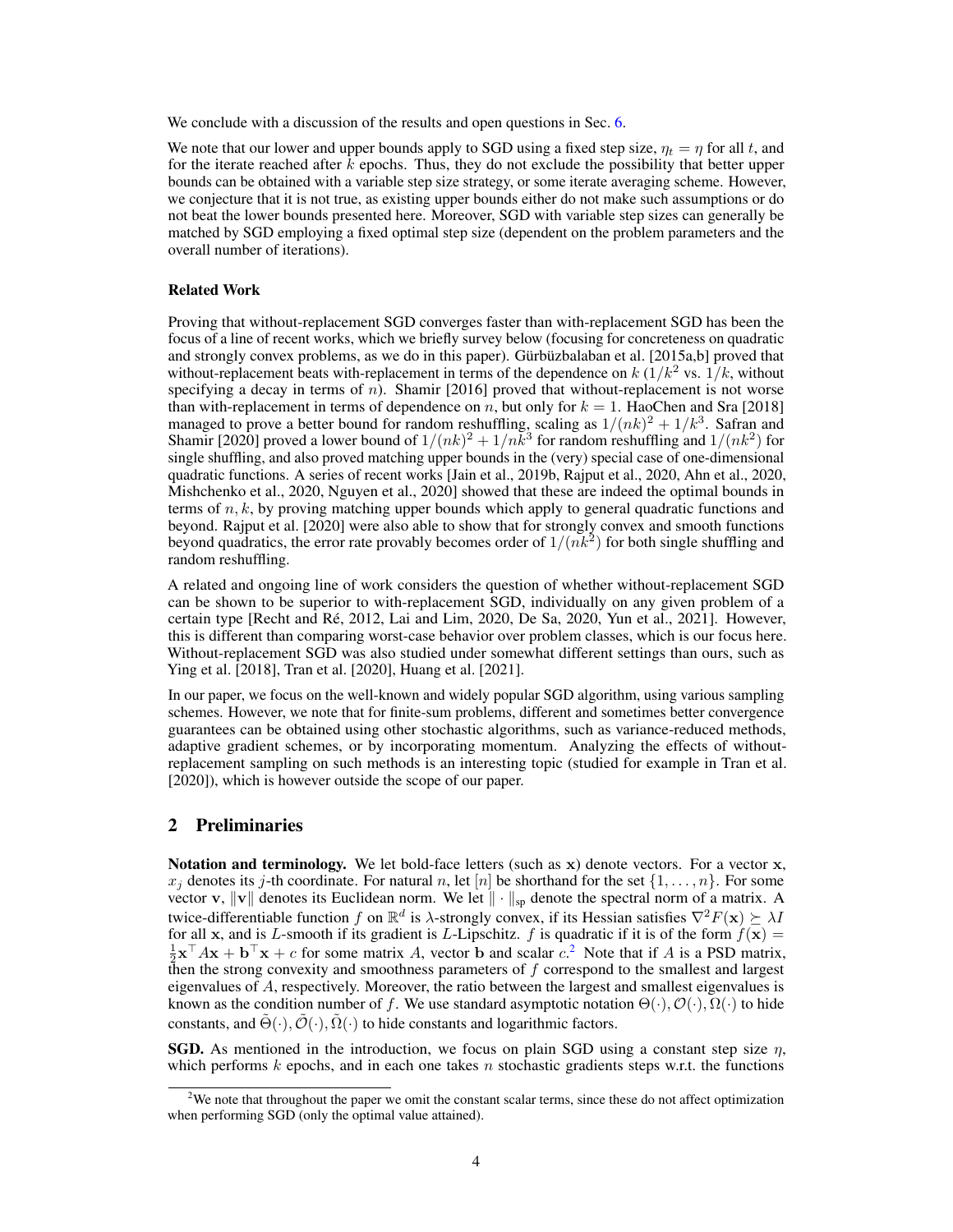$f_{\sigma(1)}, \ldots, f_{\sigma(n)}$ , with  $\sigma$  being a random permutation which is either sampled afresh at each epoch (random reshuffling) or chosen once and then used for all k epochs (single shuffling). We let  $x_0$ denote the initialization point, and  $x_1, \ldots, x_k$  denote the iterates arrived at the end of epoch  $1, \ldots, k$ respectively.

# 3 Lower Bounds

In this section, we formally present our lower bounds for single shuffling and random reshuffling SGD. Our lower bounds will use a particularly simple class of quadratic functions, which satisfy the following assumptions.

Assumption 1 (Lower Bounds Assumption). F(x) *is* λ*-strongly convex and of the form*  $\frac{1}{n}\sum_{i=1}^{n} f_i(\mathbf{x})$ , and each  $f_i$  is of the form  $f_i(\mathbf{x}) := \sum_{j=1}^{n} \frac{1}{2} a_j x_j^2 - b_j x_j$ , where for all j,  $a_j \in$  $[\lambda, \lambda_{\max}] \cup \{0\}$  and  $b_j \in [-\frac{G}{2}, \frac{G}{2}]$ . Suppose nk is large enough so that  $\frac{\log(nk)L}{\lambda nk} \leq 1$ . We assume *that the algorithm is initialized at some*  $\mathbf{x}_0$  *on which*  $\|\nabla F(\mathbf{x}_0)\| \leq G$ *.* 

Note that any such function F is  $\lambda_{\text{max}}$ -smooth, and so are its components. We emphasize that since our lower bounds apply to such functions, they also automatically apply to larger function classes (e.g. more general quadratic functions, the class of all  $\lambda$ -strongly convex and  $\lambda_{\text{max}}$ -smooth functions, etc). Moreover, our lower bounds also apply in harder and more general settings where for example only a partial or noisy view of the Hessian of the functions is revealed.

Having stated our assumptions, we now turn to present our results for this section, beginning with our single shuffling lower bound.

**Theorem 1** (Single Shuffling Lower Bound). *For any*  $k \geq 1, n > 1$ *, and positive*  $G, \lambda$ *, there exist a function* F *on* R <sup>2</sup> *and an initialization point* x<sup>0</sup> *satisfying Assumption 1, for which single shuffling SGD using any fixed step size* η > 0 *satisfies*

$$
\mathbb{E}\left[F(\mathbf{x}_k)\right] \geq c \frac{G^2}{\lambda nk} \min\left\{1 \, , \, \frac{\lambda_{\max}/\lambda}{k}\right\} \, ,
$$

*for some universal constant*  $c > 0$ *.* 

The function  $F$  used in the above theorem is given by the component functions

$$
f_i(\mathbf{x}) = f_i(x_1, x_2) := \frac{\lambda}{2} x_1^2 + \frac{\lambda_{\max}}{2} x_2^2 + \begin{cases} \frac{G}{2} x_2 & i \leq \frac{n}{2} \\ -\frac{G}{2} x_2 & i > \frac{n}{2} \end{cases} . \tag{1}
$$

,

For the random reshuffling sampling scheme, we have the following theorem.

**Theorem 2** (Random Reshuffling Lower Bound). *For any*  $k > 1, n > 1$ *, and positive*  $G, \lambda$ *, there exist a function* F *on* R <sup>3</sup> *and an initialization point* x<sup>0</sup> *satisfying Assumption 1, for which random reshuffling SGD using any fixed step size* η > 0 *satisfies*

$$
\mathbb{E}\left[F(\mathbf{x}_k)\right] \geq c \frac{G^2}{\lambda nk} \min\left\{1 \, , \, \frac{\lambda_{\max}/\lambda}{nk} + \frac{\lambda_{\max}^2/\lambda^2}{k^2}\right\}
$$

*for some universal constant*  $c > 0$ *.* 

The function  $F$  used in the above theorem is given by the component functions

$$
f_i(\mathbf{x}) = f_i(x_1, x_2, x_3) := \frac{\lambda}{2}x_1^2 + \frac{\lambda_{\max}}{2}x_2^2 + \begin{cases} \frac{G}{2}x_2 + \frac{\lambda_{\max}}{2}x_3^2 + \frac{G}{2}x_3 & i \leq \frac{n}{2} \\ -\frac{G}{2}x_2 - \frac{G}{2}x_3 & i > \frac{n}{2} \end{cases} . \tag{2}
$$

In contrast, with-replacement SGD bounds are of the form  $\tilde{\mathcal{O}}(G^2/(\lambda nk))$ .<sup>3</sup> Thus, we see that for both single shuffling and random shuffling, we cannot improve on the worst-case performance of

 $3$ There is some subtlety here, as most such bounds are either on some average of the iterates rather than the last iterate, or use a non-constant step-size (in which case it is possible to prove a bound of  $\mathcal{O}(G^2/\lambda nk)$ ). However, Shamir and Zhang [2013] prove a bound of  $\tilde{\mathcal{O}}(G^2/\lambda nk)$  (involving an additional  $\log(nk)$  factor) for the last iterate, using a variable step-size  $\eta_t = 1/(\lambda t)$ , and it is not difficult to adapt the analysis to SGD with a constant step size  $\eta = \Theta(1/(\lambda nk)).$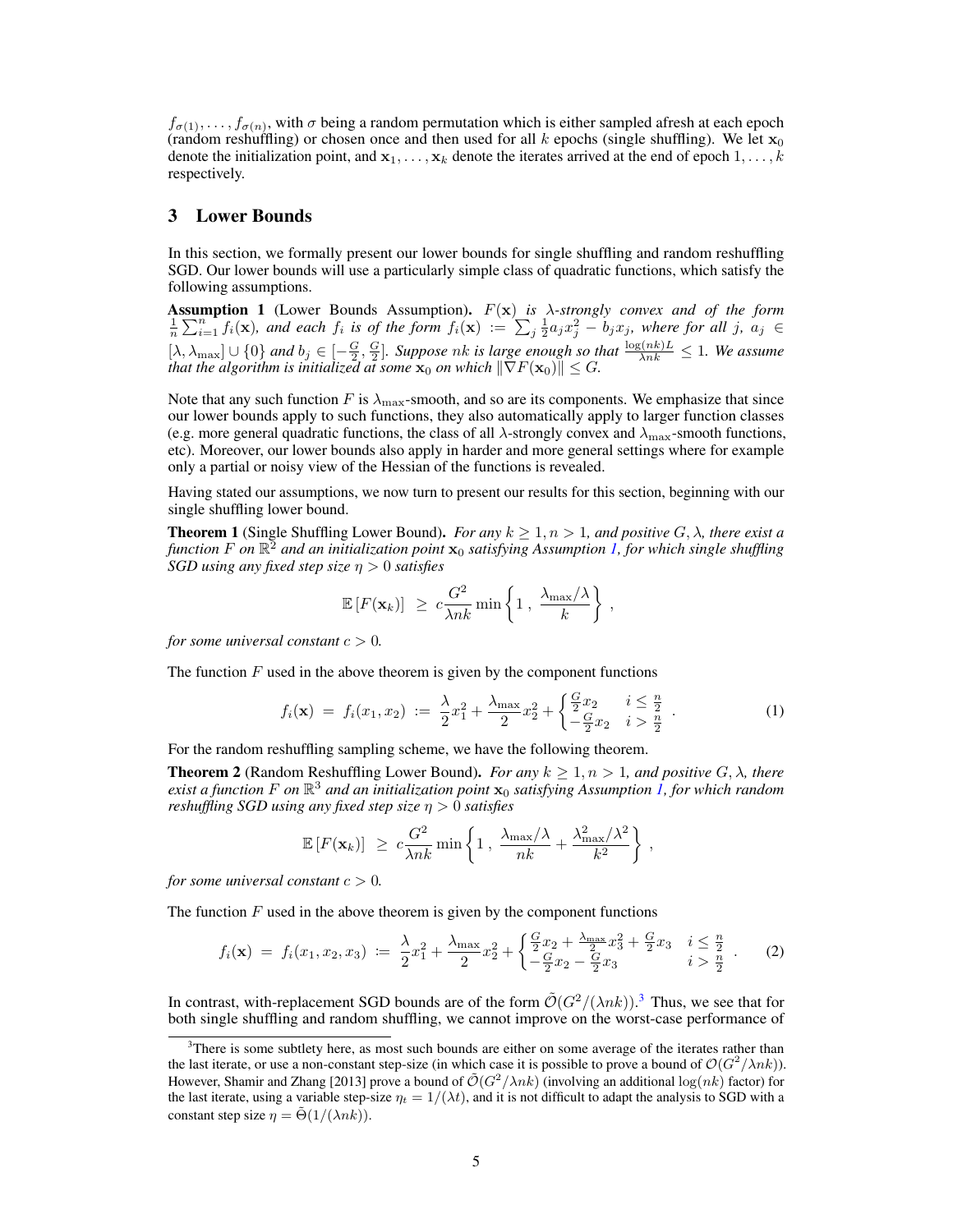with-replacement SGD by more than constants or logarithmic terms, unless  $k$  is larger than the condition number parameter  $\frac{\lambda_{\text{max}}}{\lambda}$ . As discussed earlier, this can be an unrealistically large regime for  $k$  in many cases.

The proofs of the above theorems, which appear in Appendices A.1 and A.2, follow a broadly similar strategy to the one-dimensional constructions in Safran and Shamir [2020], with the crucial difference that we construct a multivariate function having different curvature in each dimension. The constructions themselves are very simple, but the analysis is somewhat technical and intricate. Roughly speaking, our analysis splits into three different cases, where in each a different magnitude of the step size is considered. In the first case, where the step size is too small, we use a dimension with small curvature to show that if we initialize far enough from the global minimizer then SGD will converge too slowly. The construction in the remaining dimensions is similar to that in Safran and Shamir [2020], and uses a larger curvature than the first dimension to generate dependency on the condition number, due to the somewhat too large step size that is dictated by the first case. In the remaining two cases, the step size is either too large and the resulting bound is not better than with-replacement SGD; or is chosen in a manner which achieves better dependence on  $n, k$ , but also incurs additional error terms dependent on  $\lambda_{\text{max}}$ ,  $\lambda$ , due to the statistical dependencies between the gradients created via without-replacement sampling. Combining the cases leads to the bounds stated in the theorems.

We also make the following remarks regarding our lower bounds:

**Remark 1** (Separating  $\lambda_{\text{max}}$  and L). *Our parameters satisfy the following chain of inequalities*  $\lambda \leq \lambda_{\max} \leq L$ . Since the condition number is commonly defined in the literature as  $L/\lambda$ , we note *that in our lower bound constructions we have*  $\lambda_{\text{max}} = L$ *. However, since*  $\lambda_{\text{max}}$  *could potentially be smaller than* L*, this raises the question of whether it is possible to construct a lower bound in which* λmax *is sufficiently smaller than* L *yet the lower bound depends on* L*. The upper bounds we present in the next section indicate that this is not possible when the* Ai*'s commute, since in this case we get bounds with no dependence on* L *(at least when* nk *is large enough). This implies that to separate the two quantities*  $\lambda_{\max}$ , *L*, one would necessarily need a construction where the  $A_i$ 's do not commute. *We leave the derivation of such a construction to future work.*

**Remark 2** (Bound on L). We note that the condition  $\frac{\log(nk)L}{\lambda nk} \leq 1$  is equivalent to requiring nk *to be at least on the order of the condition number* L/λ *(up to log factors). This is a mild requirement, since if*  $nk$  *is smaller than the condition number, then even if*  $f_i = f$  *for all i (that is, we perform deterministic gradient descent on the function* f*), there are quadratic functions for which no non-trivial guarantee can be obtained [Nesterov, 2018].*

Remark 3 (A Random Reshuffling Lower Bound in R 2 ). *Our lower bound construction for single*  $s$ *huffling is a function in*  $\mathbb{R}^2$ , whereas our random reshuffling construction is in  $\mathbb{R}^3$ . We believe that *a construction in* R 2 *is also possible for random reshuffling, however this would require a more technically involved proof which for example also lower bounds the right-most summand in Eq. (5).*

# 4 Matching Upper Bounds

In this section, we provide upper bounds that match our lower bounds from the previous section (up to constants and log factors, and for a fixed input dimension). Whereas our lower bounds use quadratic constructions where each matrix  $A_i$  is diagonal, here we prove matching upper bounds in the somewhat more general case where the quadratic terms commute. Before we state our upper bounds, however, we will first state and discuss the assumptions used in their derivation.

Assumption 2 (Upper Bounds Assumption). *Suppose the input dimension* d *is a fixed constant.* Assume  $F(\mathbf{x}) = \frac{1}{2} \mathbf{x}^\top A \mathbf{x} - \mathbf{b}^\top \mathbf{x}$  is a quadratic finite-sum function of the form  $\frac{1}{n} \sum_{i=1}^n f_i(\mathbf{x})$  for some  $n>1$ , which is  $\lambda$ -strongly convex and satisfies  $\|A\|_{\rm sp}=\lambda_{\rm max}$ . Each  $f_i$  is a convex quadratic function *of the form*  $f_i(x) = \frac{1}{2} \mathbf{x}^\top A_i \mathbf{x} - \mathbf{b}_i^\top \mathbf{x}$ , for commuting, symmetric, and PSD matrices  $A_i \in \mathbb{R}^{d \times d}$ ,  $\hat{f}_k$  which all satisfy  $||A_i||_{\text{sp}} \leq L$ . Moreover, suppose that  $||\nabla f_i(\mathbf{x}^*)|| \leq G$  for all  $i \in [n]$ , where  $\mathbf{x}^* \coloneqq \arg\min_{\mathbf{x}} F(\mathbf{x})$  *is the global minimizer. Assume nk is large enough so that*  $\frac{\log(nk)L}{\lambda nk} \leq 1$ *. We assume that the algorithm is initialized at some*  $\mathbf{x}_0$  *on which*  $\|\nabla F(\mathbf{x}_0)\| \leq G$ .

Note that our lower bound constructions satisfy the assumptions above. We remark that as far as upper bounds go, these assumptions are somewhat different than those often seen in the literature. E.g. we require that  $\nabla f_i$  is bounded only at the global minimizer  $\mathbf{x}^*$ , rather than in some larger domain as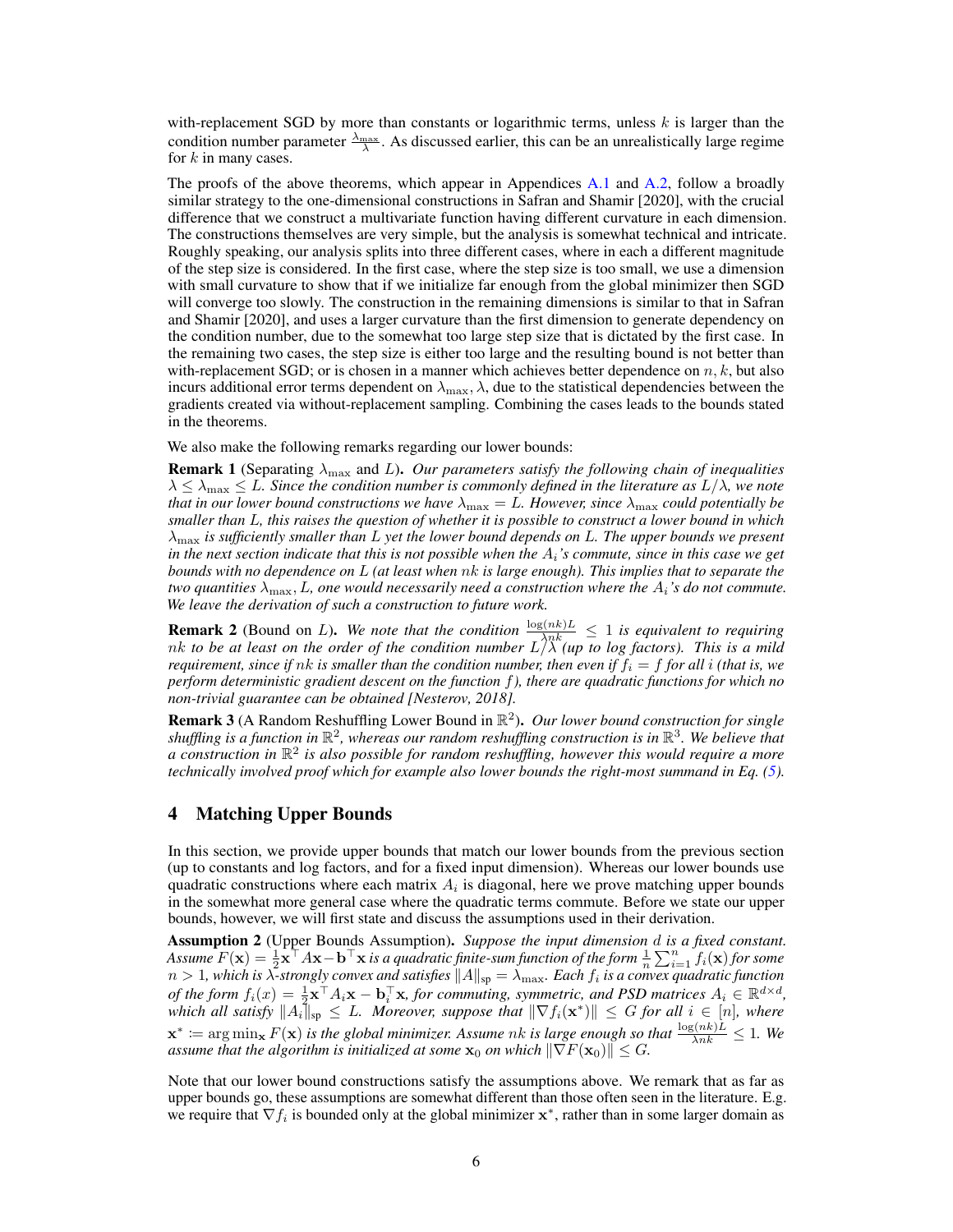commonly assumed in the literature. However this comes at a cost of assuming that  $d$  is fixed. We remark that we believe that it is possible to extend our upper bounds to hold for arbitrary d with no dependence on  $d$ , but this would require a more technically involved analysis (e.g. a multivariate version of Proposition 3). Nevertheless, the bounds presented here are sufficient for the purpose of establishing the tightness of our lower bound constructions, which involve 2-3 dimensions. Lastly, we recall that the assumption on the magnitude of  $nk$  is very mild as explained in Remark 2.

We now present the upper bound for single shuffling SGD:

**Theorem 3** (Single Shuffling Upper Bound). *Suppose*  $F(\mathbf{x}) = \frac{1}{n} \sum_{i=1}^{n} f_i(\mathbf{x})$  *satisfy Assumption 2,* and fix the step size  $\eta = \frac{\log(nk)}{\lambda nk}$ . Then single shuffling SGD satisfies

$$
\mathbb{E}\left[F(\mathbf{x}_k)\right] \leq \tilde{\mathcal{O}}\left(\frac{G^2}{\lambda nk} \cdot \min\left\{1, \frac{\lambda_{\max}/\lambda}{k}\right\}\right),\,
$$

*where the*  $\tilde{\mathcal{O}}$  *hides a universal constant, factors logarithmic in* n, k,  $\lambda_{\max}$ , 1/ $\lambda$ , and a factor linear in d*.*

Next, we have the following result for random reshuffling SGD.

**Theorem 4** (Random Reshuffling Upper Bound). *Suppose*  $F(\mathbf{x}) = \frac{1}{n} \sum_{i=1}^{n} f_i(\mathbf{x})$  *satisfy Assumption* 2, and fix the step size  $\eta = \frac{\log(nk)}{\lambda nk}$ . Then random reshuffling SGD satisfies

$$
\mathbb{E}\left[F(\mathbf{x}_k)\right] \leq \tilde{\mathcal{O}}\left(\frac{G^2}{\lambda nk} \cdot \min\left\{1, \frac{\lambda_{\max}/\lambda}{nk} + \frac{\lambda_{\max}^2/\lambda^2}{k^2}\right\}\right),
$$

*where the*  $\tilde{O}$  *hides a universal constant, factors logarithmic in*  $n, k, \lambda_{\max}, 1/\lambda$ *, and a factor linear in* d*.*

The proofs of the above theorems, which appear in Appendices A.3 and A.4, are based on reducing our problem to a one-dimensional setting, deriving a closed-form expression for  $x_k$  (as was done in Safran and Shamir [2020]), and then carefully bounding each term in the resulting expression. However, our bounds refine those of Safran and Shamir [2020], allowing us to achieve upper bounds that precisely capture the dependence on all the problem parameters. Both proofs split the analysis into two cases: (i) The case where we perform sufficiently many epochs  $(k > \lambda_{\text{max}}/\lambda)$  and are able to improve upon with-replacement SGD; and (ii), where too few epochs are performed  $(k < \lambda_{\text{max}}/\lambda)$ , in which case the sub-optimality rate matches that of with-replacement SGD. In both theorems, new tools to control the random quantities that arise during the problem analysis are required to attain bounds that match our lower bounds (see Proposition 3 in the Appendix for example). We point out that the choice of step size in the theorems is not unique and that the same upper bounds, up to log factors, apply to other choices of the step size (we did not attempt to optimize the logarithmic terms in the bounds).

It is interesting to note that somewhat surprisingly, our upper bounds do not depend on  $L$ , only on the smaller quantity  $\lambda_{\text{max}}$ . L only appears via the condition  $\eta L \leq 1$  in Assumption 2. This can be attributed to the assumption that the  $A_i$ 's commute, in which case the spectral norm of their average governs the bound rather than the maximal norm of the individual  $A_i$ 's. It is interesting to investigate to what extent our bounds could generalize to the non-commuting case, and if the dependence on  $L$ will remain mild. Since our upper bounds make essential use of the AM-GM inequality and of the even more general Maclaurin's inequalities, it seems like we would need strong non-commutative versions of these inequalities to achieve such bounds using our technique. We refer the interested reader to Yun et al. [2021] for further discussion on non-commutative versions of such inequalities.

Another noteworthy observation is regarding the phase transitions in the bounds. In the previously known upper bounds for random reshuffling for quadratics, which scale as  $\frac{1}{(nk)^2} + \frac{1}{nk^3}$  (see Table 1), the dominant term switches from  $\frac{1}{nk^3}$  to  $\frac{1}{(nk)^2}$  once  $k \geq n$ . In the ill-conditioned setting, our random reshuffling upper bound reveals that such a phase transition only occurs when  $k > \frac{\lambda_{\max}}{\lambda} n$ , which is a significantly stronger assumption. This suggests that in many real-world applications, the sub-optimality rate would be  $\frac{G^2}{\lambda nk} \cdot \min\left\{1, \frac{\lambda_{\max}^2/\lambda^2}{k^2}\right\}$ , unless one can afford a very large iteration budget.

Lastly, we make the following additional remarks on our upper bounds.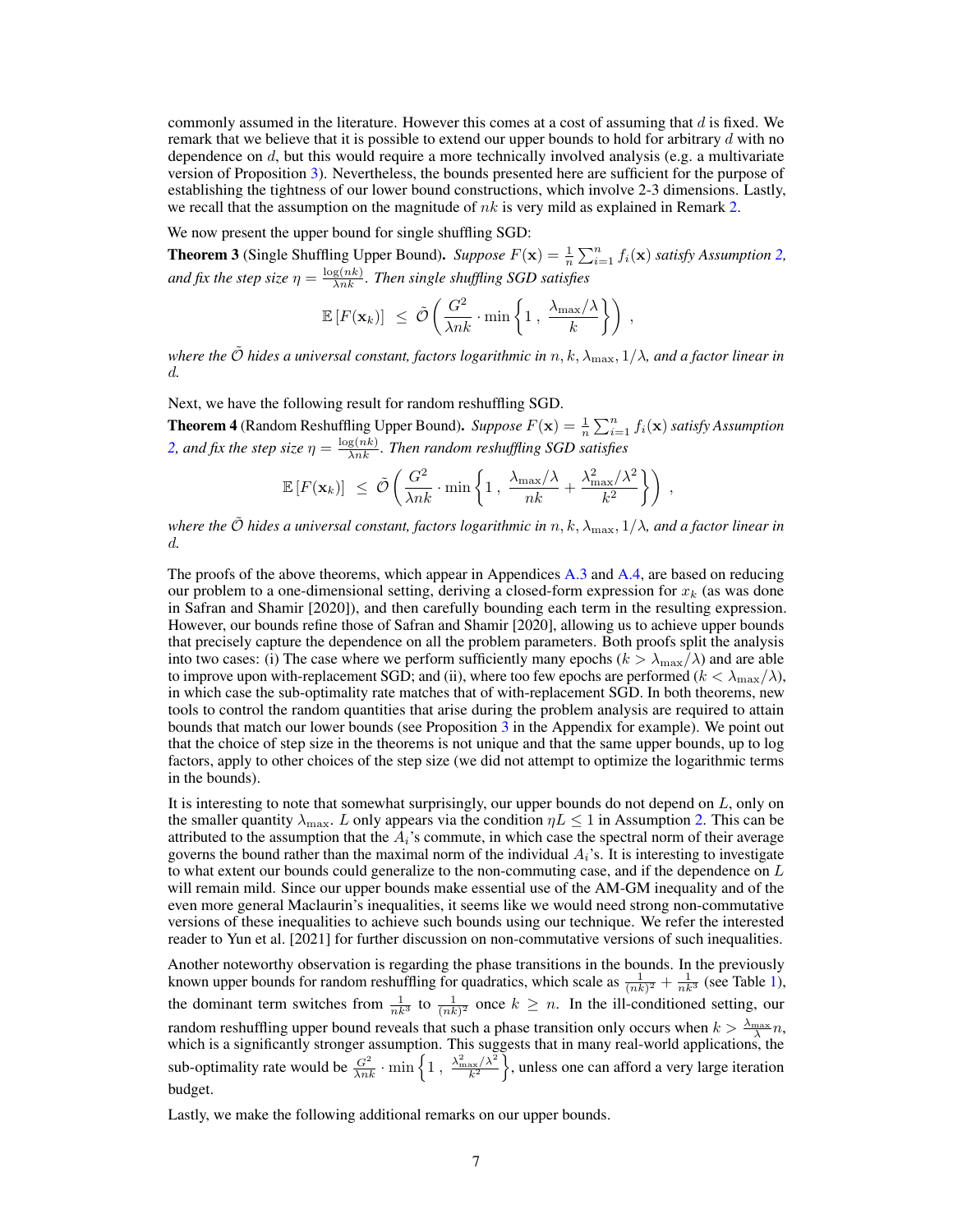Remark 4 (Bounds with High Probability). *Our proof for the single shuffling upper bound can be adapted to imply a high-probability bound, rather than merely an in-expectation bound, at a cost of a logarithmic dimension dependence (e.g. by taking a union bound over the guarantee in Thm. 5 in the proof across all dimensions). Moreover, in the case where*  $k \leq \lambda_{\max}/\lambda$ , then our random reshuffling *upper bound also holds with high probability.*4 *This implies a concentration of measure around the expected bounds, which shows that our derived sub-optimality rates are the 'typical' behavior of without-replacement SGD in the worst case for single shuffling, and that the inability to improve upon without replacement when*  $k \leq \lambda_{\text{max}}/\lambda$  *is not just on average but also with high probability for random reshuffling.*

Remark 5 (The Problem is Always Well-Conditioned in One-Dimension). *Since in the onedimensional case we have*  $\lambda = \lambda_{\text{max}}$ *, our upper bounds reveal that perhaps in contrast to what previous upper bounds that depended on* L *suggested, the one-dimensional case is always wellconditioned. That is, without-replacement will always beat with-replacement SGD in one-dimension, given that Assumption 2 holds.*

#### 5 Experiments

In this section, we empirically verify the phenomenon that our theory predicts by running simulations on the constructions used in Equations (1) and (2).<sup>5</sup> Our lower bounds show that to beat withreplacement on those problem instances, the number of epochs must be in the order of magnitude of the condition number. However, since our analysis is asymptotic in its nature, ignoring constants and logarithmic terms, it is not clear to what extent this phenomenon can be observed in practice. To investigate this, we averaged the performance of 100 SGD instantiations over various values of k ranging from  $k = 40$  up to  $k = 2,000$ , where for each value a suitable step size of  $\eta =$  $\frac{\log(n k)}{\lambda n k}$  was chosen. Our problem parameters were chosen to satisfy  $n = 500$ ,  $G = 1$ ,  $\lambda = 1$ and  $\lambda_{\text{max}} = 200$ . Note that this implies that the condition number equals 200 in the constructed problem instances. Each SGD instantiation was initialized from  $x_0 = \left(-\frac{G}{2\lambda}, -\frac{G}{2\lambda_{\max}}\right)$ , which satisfies both Assumptions 1 and 2. We used Python 3.6 in our code, which is freely available at https://github.com/ItaySafran/SGD\_condition\_number. Our code was run on a single machine with an Intel Core i7-8550U 1.80GHz processor.

Our experiment results, which appear in Fig. 1, reveal that to get a noticeable advantage over withreplacement, the number of epochs must be very large and indeed exceed the condition number. Moreover, by that point the remaining error is already extremely tiny (less than 10<sup>−</sup><sup>5</sup> ). Additionally, for values of  $k$  up to 300, it is evident that with-replacement sampling occasionally performed almost the same as without-replacement sampling schemes, exhibiting significant overlap of the confidence intervals. This indicates that in certain ill-conditioned applications, it can be quite common for withreplacement to beat without-replacement. Another interesting observation is that random reshuffling does not significantly improve upon single shuffling, unless  $k$  is at least 1,000. This is in line with our theoretical results, which indicate that the advantage of random reshuffling will only be manifest once  $k$  is considerably larger than the condition number. It also indicates that the additional effort of reshuffling the functions in every epoch might not pay off on ill-conditioned problems, unless a considerable iteration budget is possible.

We remark that a similar experiment was shown in De Sa [2020], where a construction is presented in which with-replacement outperforms without-replacement SGD. However, a major difference between the above experiment and ours is that in the former, despite under-performing compared to with-replacement, without-replacement achieves an extremely small error, which requires exact arithmetic to monitor, to the point where the difference becomes arguably insignificant from a practical perspective. In contrast, our experiment shows that without-replacement merely does not significantly improve upon with-replacement for moderate values of  $k$ , in a setting where much more realistic error rates are attained.

<sup>&</sup>lt;sup>4</sup>This is because that in this case, the dominant term in the high probability bound given by  $\frac{\lambda_{\max}/\lambda}{k} + \frac{\lambda_{\max}^2/\lambda^2}{k^2}$ is the squared term, which is also the dominant term in the upper bound in Thm. 4.

<sup>&</sup>lt;sup>5</sup> For the sake of simplicity and to better distinguish the two constructions, we only used the first and third dimensions in the construction in Eq. (2), since the second dimension is identical to the second dimension in Eq. (1).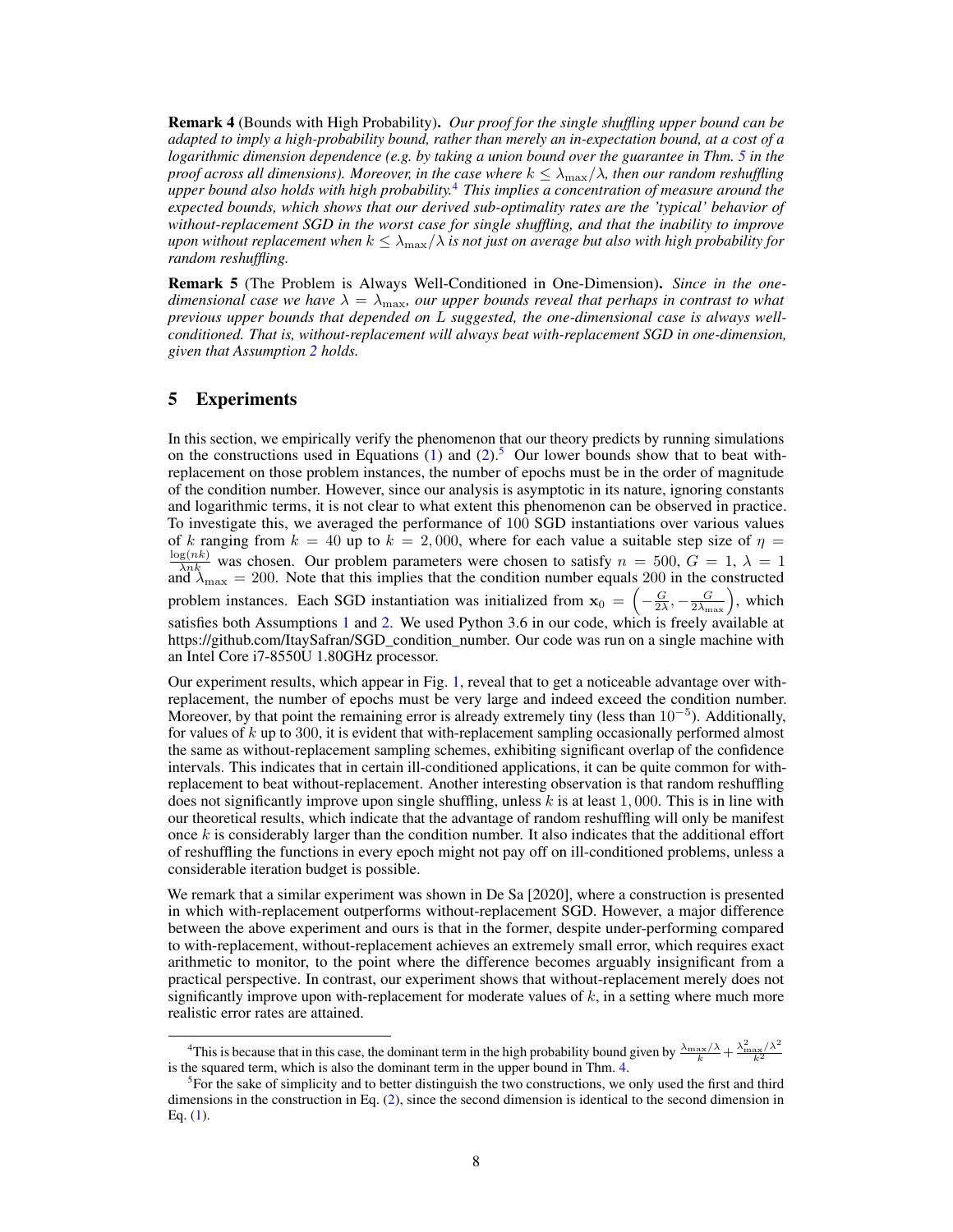

Figure 1: The average value of  $\log_{10} F(\mathbf{x}_k)$  attained after running 100 instantiations of SGD on  $F(\cdot)$ in Eq. (1) (top) and Eq. (2) (bottom), using with-replacement (blue circle), single shuffling (red plus) and random reshuffling (green triangle) sampling, for varying values of  $k$  and where the step size is chosen accordingly. The confidence intervals depict a single standard deviation of the log-loss for each value of  $k$ . Best viewed in color.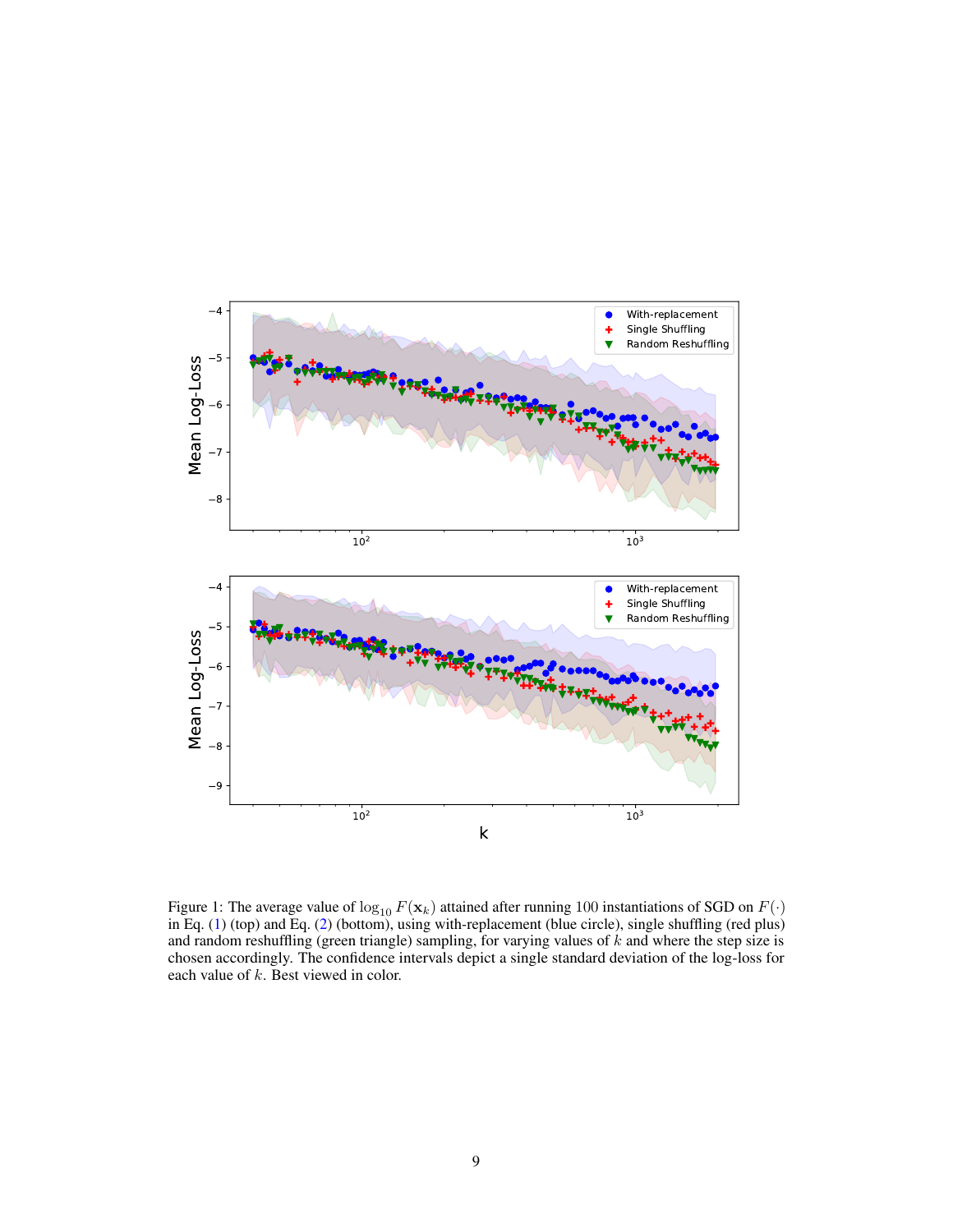# 6 Discussion

In this paper, we theoretically studied the performance of without-replacement sampling schemes for SGD, compared to the performance of with-replacement SGD. Perhaps surprisingly (in light of previous work on this topic), we showed that without-replacement schemes do not significantly improve over with-replacement sampling, unless the number of epochs  $k$  is larger than the condition number, which is unrealistically large in many cases. Although the results are in terms of worst-case bounds, they already hold over a class of rather simple and innocuous quadratic functions. We also showed upper bounds essentially matching our lower bounds, as well as some simple experiments corroborating our findings.

Overall, our results show that the question of how without-replacement schemes compare to withreplacement sampling is intricate, and does not boil down merely to convergence rates in terms of overall number of iterations. Moreover, it re-opens the question of when we can hope withoutreplacement schemes to have better performance, for moderate values of  $k$ . Our lower bounds imply that for ill-conditioned problems, this is not possible in the worst-case, already for very simple quadratic constructions. However, an important property of these constructions (as evidenced in Equations  $(1)$  and  $(2)$ ) is that the eigenvalue distribution of the matrices defining the quadratic terms is sharply split between  $\lambda_{\text{max}}$ ,  $\lambda$ , and both directions of maximal and minimal curvature are significant. In a sense, this makes it impossible to choose a step size that is optimal for all directions, and  $k$  is indeed required to be larger than the condition number  $\lambda_{\text{max}}/\lambda$  for without-replacement schemes to beat with-replacement sampling. In contrast, for quadratics whose eigenvalue distribution is smoother (e.g. where the curvature is roughly the same in "most" directions), we expect the "effective" condition number to be smaller, and hence possibly see an improvement already for smaller values of  $k$ . Formally quantifying this, and finding other favorable cases for without-replacement schemes, is an interesting question for future work. Another open question is to generalize our upper and lower bounds (getting the precise dependence on the condition number) to more general quadratic functions, or the even larger class of strongly-convex and smooth functions.

# Acknowledgments and Disclosure of Funding

This research is supported in part by European Research Council (ERC) Grant 754705. We thank Gilad Yehudai for helpful discussions.

#### References

- Kwangjun Ahn, Chulhee Yun, and Suvrit Sra. Sgd with shuffling: optimal rates without component convexity and large epoch requirements. arXiv preprint arXiv:2006.06946, 2020.
- Rémi Bardenet, Odalric-Ambrym Maillard, et al. Concentration inequalities for sampling without replacement. Bernoulli, 21(3):1361–1385, 2015.
- L. Bottou. Curiously fast convergence of some stochastic gradient descent algorithms. In Proceedings of the symposium on learning and data science, Paris, 2009.
- Christopher M De Sa. Random reshuffling is not always better. Advances in Neural Information Processing Systems, 33, 2020.
- Mert Gürbüzbalaban, Asu Ozdaglar, and Pablo Parrilo. Convergence rate of incremental gradient and Newton methods. arXiv preprint arXiv:1510.08562, 2015a.
- Mert Gürbüzbalaban, Asu Ozdaglar, and Pablo Parrilo. Why random reshuffling beats stochastic gradient descent. arXiv preprint arXiv:1510.08560, 2015b.
- Jeffery Z HaoChen and Suvrit Sra. Random shuffling beats sgd after finite epochs. arXiv preprint arXiv:1806.10077, 2018.
- Roger A Horn and Charles R Johnson. Matrix analysis. Cambridge University Press, Cambridge, 2013.
- Xinmeng Huang, Kun Yuan, Xianghui Mao, and Wotao Yin. On the comparison between cyclic sampling and random reshuffling. arXiv preprint arXiv:2104.12112, 2021.